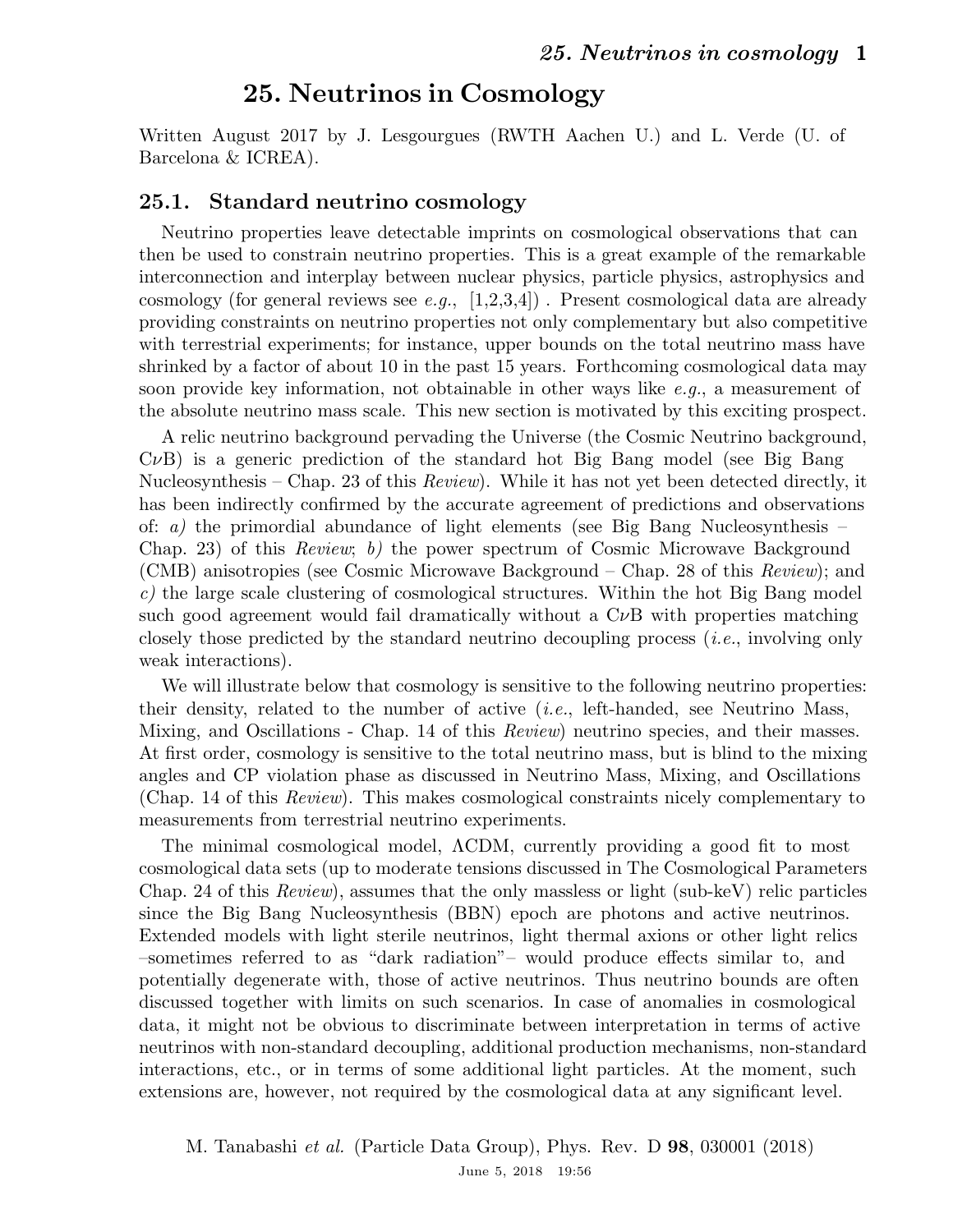Hence neutrino density and mass bounds can be derived under the assumption of no additional massless or light relic particles, and the neutrino density measured in that way provides a test of standard (i.e., involving only weak interactions) neutrino decoupling.

In that model, the three active neutrino types thermalize in the early Universe, with a negligible leptonic asymmetry. Then they can be viewed as three propagating mass eigenstates sharing the same temperature and identical Fermi-Dirac distributions, thus with no visible effects of flavour oscillations. Neutrinos decouple gradually from the thermal plasma at temperatures  $T \sim 2 \text{ MeV}$ . In the instantaneous neutrino decoupling limit, i.e., assuming that neutrinos were fully decoupled at the time when electronpositrons annihilate and release entropy in the thermal bath, the neutrino-to-photon density ratio between the time of electron-positron annihilation and the non-relativistic transition of neutrinos would be given by

$$
\frac{\rho_{\nu}}{\rho_{\gamma}} = \frac{7}{8} N_{\text{eff}} \left(\frac{4}{11}\right)^{4/3},\qquad(25.1)
$$

with  $N_{\text{eff}} = 3$ , and the last factor comes from the fourth power of the temperature ratio  $T_{\nu}/T_{\gamma} = (4/11)^{1/3}$  (see Big Bang Cosmology – Chap. 21 in this *Review*). In the above formula,  $N_{\text{eff}}$  is called the effective number of neutrino species because it can be viewed as a convenient parametrisation of the relativistic energy density of the Universe beyond that of photons, in units of one neutrino in the instantaneous decoupling limit. Precise simulations of neutrino decoupling and electron-positron annihilation, taking into account flavor oscillations, provide precise predictions for the actual phase-space distribution of relic neutrinos [5,6,7,8]. These distributions differ from the instantaneous decoupling approximation through a combination of a small shift in the photon temperature and small non-thermal distortions, all at the percent level. The final result for the density ratio  $\rho_{\nu}/\rho_{\gamma}$  in the relativistic regime can always be expressed as in Eq. (25.1), but with a different value of  $N_{\text{eff}}$ . The most recent analysis, that includes the effect of neutrino oscillations with the present values of the mixing parameters and an improved calculation of the collision terms, gives  $N_{\text{eff}} = 3.045$  [8]. The precise number density ratio  $n_{\nu}/n_{\gamma}$  can also be derived from such studies, and is important for computing the ratio  $\Omega_{\nu}h^2/\sum_i m_i$ (ratio of the physical density of neutrinos in units of the critical density to the sum of neutrino masses) in the non-relativistic regime.

The neutrino temperature today,  $T_{\nu}^0 \simeq 1.7 \times 10^{-4}$  eV  $\simeq 1.9$  K, is smaller than at least two of the neutrino masses, since the two squared-mass differences are  $|\Delta m_{31}^2|^{1/2} > |\Delta m_{21}^2|^{1/2} > T_{\nu}^0$  (see Neutrino mass, Mixing, and oscillations – Chap. 14 of this Review). Thus at least two neutrino mass eigenstates are non-relativistic today and behave as a small "hot" fraction of the total dark matter (they cannot be all the dark matter, as explained in Chap. 26 in this Review). This fraction of hot dark matter can be probed by cosmological experiments, for two related reasons, as we now describe.

First, neutrinos are the only known particles behaving as radiation at early times (during the CMB acoustic oscillations) and dark matter at late times (during structure formation), which has consequences on the background evolution. Neutrinos become non-relativistic when their mass is equal to their average momentum, given for any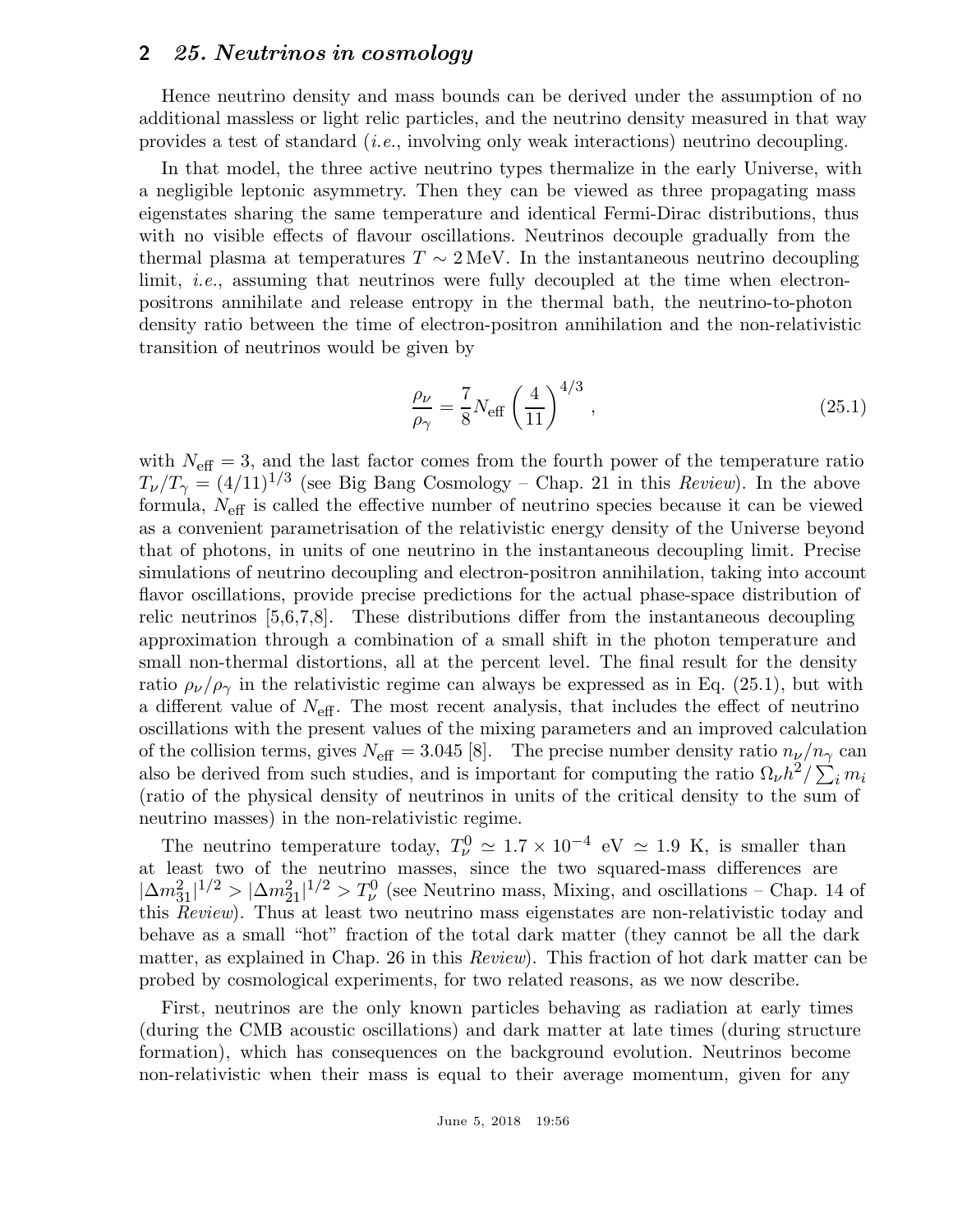Fermi-Dirac-distributed particle by  $\langle p \rangle = 3.15 \text{ T}$ . Thus the redshift of the non-relativistic transition is given by  $z_i^{\text{nr}} = m_i/(3.15 \, T_\nu^0) - 1 = m_i/[0.53 \,\text{meV}] - 1$  for each eigenstate of mass  $m_i$ , giving for instance  $z_i^{\text{nr}} = 110$  for  $m_i = 60 \,\text{meV}$ , corresponding to a time deep inside the matter-dominated regime. Second, until the non-relativistic transition, neutrinos travel at the speed of light, and later on they move at a typical velocity  $\langle v_i/c \rangle = 3.15 T_\nu(z)/m_i = 0.53(1+z) \,\text{meV}/m_i$ , which is several orders of magnitude larger than that of the dominant cold (or even of possibly warm) dark matter component(s). This brings their characteristic diffusion scale, called the "free-streaming length", to cosmological relevant values, with consequences on gravitational clustering and the growth of structure.

Once neutrinos are non-relativistic, their energy density is given by  $\rho_{\nu} \simeq \sum m_i n_i$ . Since the number densities  $n_i$  are equal to each other (up to negligible corrections coming from flavour effects in the decoupling phase), the total mass  $(\sum m_{\nu}) = m_1 + m_2 + m_3$  can be factorized out. It is possible that the lightest neutrino is still relativistic today, in which case this relation is slightly incorrect, but given that the total density is always strongly dominated by that of non-relativistic neutrinos, the error made is completely negligible. Using the expression for  $n_i/n_\gamma$  obtained from precise neutrino decoupling studies, and knowing  $n_{\gamma}$  from the measurement of the CMB temperature, one can compute  $\rho_{\nu}^{0}$ , the total neutrino density today, in units of the critical density  $\rho_{\rm crit}^0$  [7]:

$$
\Omega_{\nu} = \frac{\rho_{\nu}^{0}}{\rho_{\text{crit}}^{0}} = \frac{\sum m_{\nu}}{93.14h^{2} \text{ eV}},
$$
\n(25.2)

and the total neutrino average number density today:  $n_{\nu}^0 = 339.5$  cm<sup>-3</sup>. Here h is the Hubble constant in units of 100 km s<sup>-1</sup> Mpc<sup>-1</sup>.

### 25.2. Effects of neutrino properties on cosmological observables

As long as they are relativistic, i.e., until some time deep inside the matter-dominated regime for neutrinos with a mass  $m_i \ll 3.15 T_{\nu}^{\text{eq}} \sim 1.5 \text{ eV}$  (see Big Bang Cosmology, Chap. 21 in this Review), neutrinos enhance the density of radiation: this effect is parameterised by  $N_{\text{eff}}$  and can be discussed separately from the effect of the mass that will be described later in this section. Increasing  $N_{\text{eff}}$  impacts the observable spectra of CMB anisotropies and matter fluctuations through background and perturbation effects.

**25.2.1.** Effect of  $N_{\text{eff}}$  on the CMB: The background effects depend on what is kept fixed when increasing  $N_{\text{eff}}$ . If the densities of other species are kept fixed, a higher  $N_{\text{eff}}$ implies a smaller redshift of radiation-to-matter equality, with very strong effects on the CMB spectrum: when the amount of expansion between radiation-to-matter equality and photon decoupling is larger, the CMB peaks are suppressed. This effect is not truly characteristic of the neutrino density, since it can be produced by varying several other parameters. Hence, to characterise the effect of  $N_{\text{eff}}$ , it is more useful and illuminating to enhance the density of total radiation, of total matter and of  $\Lambda$  by exactly the same amount, in order to keep the redshift of radiation-to-matter equality  $z_{eq}$  and matter-to- $\Lambda$ equality  $z_{\Lambda}$  fixed [9,10,4]. The primordial spectrum parameters, the baryon density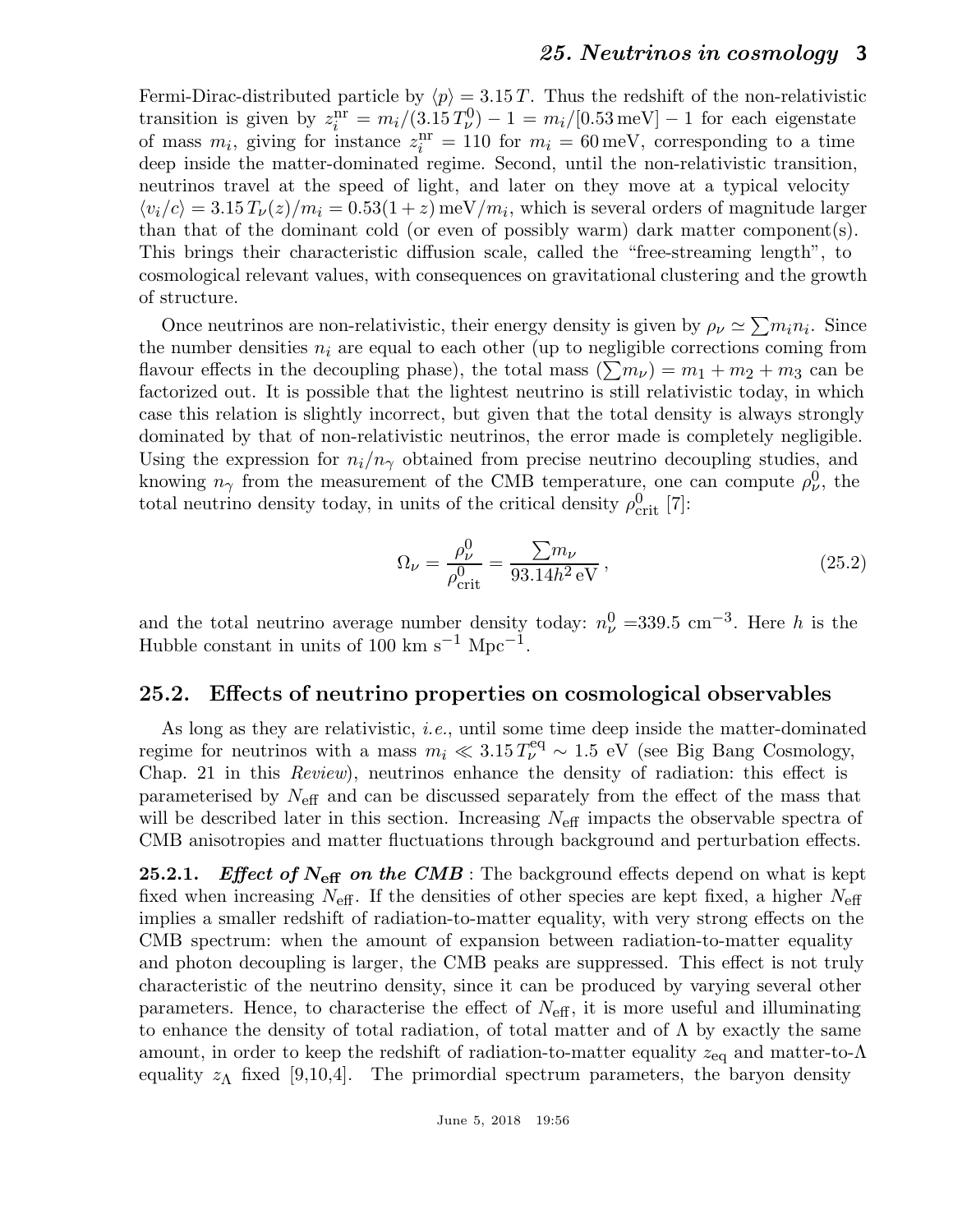

**Figure 25.1:** Ratio of the CMB  $C_{\ell}^{TT}$  $\ell^{TT}$  (left, including lensing effects) and matter power spectrum  $P(k)$  (right, computed for each model in units of  $(h^{-1}\text{Mpc})^3$ ) for different values of  $\Delta N_{\text{eff}} \equiv N_{\text{eff}} - 3.045$  over those of a reference model with  $\Delta N_{\text{eff}} = 0$ . In order to minimize and better characterise the effect of  $N_{\text{eff}}$  on the CMB, the parameters that are kept fixed are  $\{z_{eq}, z_{\Lambda}, \omega_{\rm b}, \tau\}$  and the primordial spectrum parameters. Fixing  $\{z_{eq}, z_{\Lambda}\}\$ is equivalent to fixing the fractional density of total radiation, of total matter and of cosmological constant  $\{\Omega_{\rm r}, \Omega_{\rm m}, \Omega_{\Lambda}\}\$  while increasing the Hubble parameter as a function of  $N_{\text{eff}}$ . The statistical errors on the  $C_{\ell}$  are  $\sim 1\%$  for a band power of  $\Delta \ell = 30$  at  $\ell \sim 1000$ . The error on  $P(k)$  is estimated to be of the order of 5%.

June 5, 2018 19:56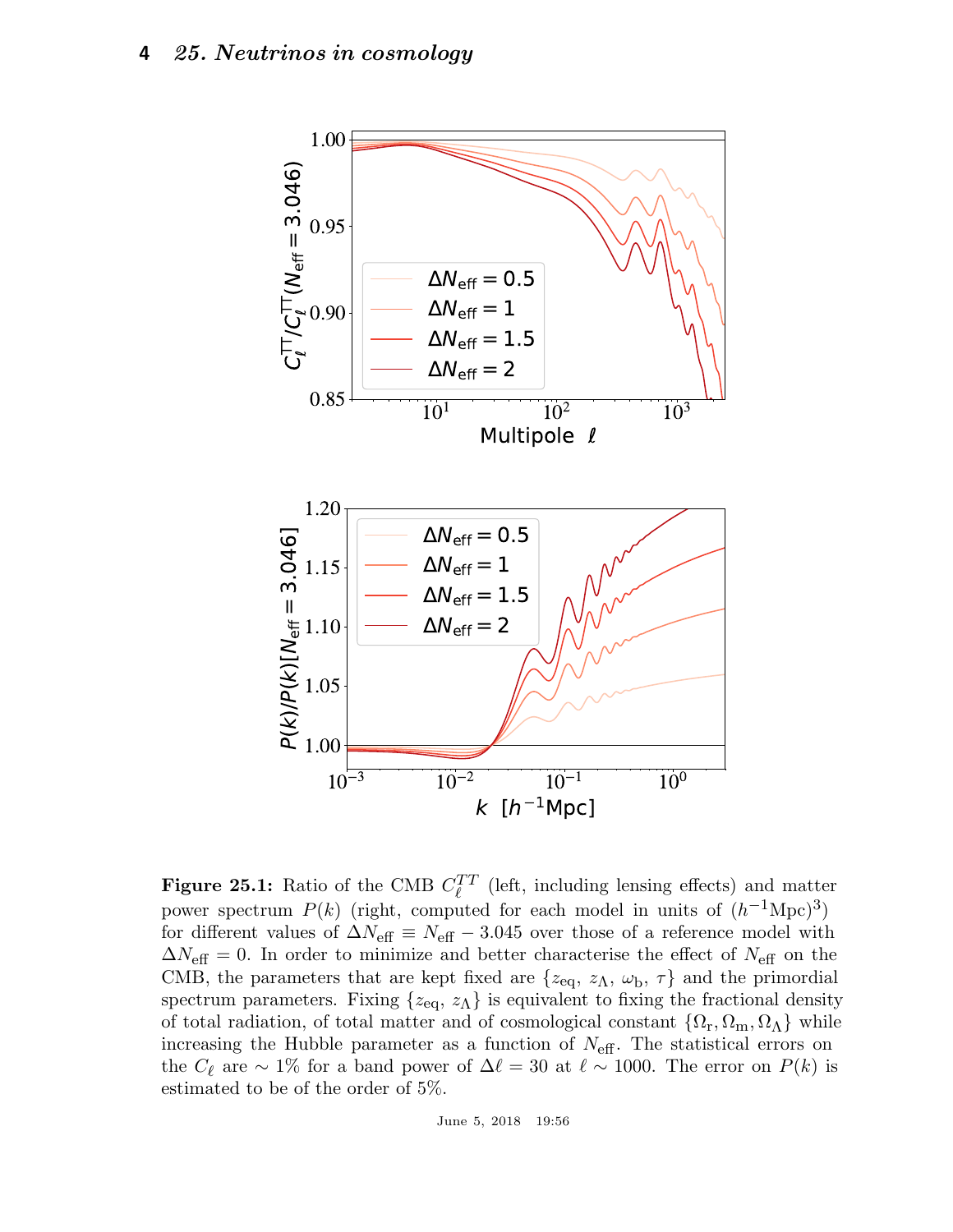$\omega_{\rm b} \equiv \Omega_{\rm b}h^2$  and the optical depth to reionization  $\tau$  can be kept fixed at the same time, since we can simply vary  $N_{\text{eff}}$  together with the Hubble parameter h with fixed  $\{\omega_{\text{b}}, \Omega_{\text{c}},\}$  $\{\Omega_{\Lambda}\}\$ . The impact of such a transformation is shown in Fig. 25.1 for the CMB temperature spectrum  $C_{\ell}^{TT}$  $\ell^{TT}$  (defined in Chap. 28 in this *Review*) and for the matter power spectrum  $P(k)$  (defined in Chap. 21 in this *Review*) for several representative values of  $N_{\text{eff}}$ . These effects are within the reach of cosmological observations given current error bars, as discussed in Section 25.3 (for instance, with the Planck satellite data, the statistical error on the  $C_{\ell}$ 's is of the order of one per cent for a band power of  $\Delta \ell = 30$  at  $\ell \sim 1000$ ).

With this transformation, the main background effect of  $N_{\text{eff}}$  is an increase in the diffusion scale (or Silk damping scale, see Cosmic Microwave Background – Chap. 28 in this *Review*) at the time of decoupling, responsible for the decrease in  $C_{\ell}^{TT}$  $\ell_t^{TT}$  at high  $\ell$ , plus smaller effects coming from a slight increase in the redshift of photon decoupling [4,9,10]. At the level of perturbations, a higher  $N_{\text{eff}}$  implies that photons feel gravitational forces from a denser neutrino component; this tends to decrease the acoustic peaks (because neutrinos are distributed in a smoother way than photons) and to shift them to larger scales / smaller multipoles (because photon perturbations traveling at the speed of sound in the photon-baryon fluid feel some dragging effect from neutrino perturbations travelling at the speed of light) [9,4,11]. The combination of these effects is truly characteristic of the radiation density parameter  $N_{\text{eff}}$  and cannot be mimicked by other parameters; thus  $N_{\text{eff}}$  can be accurately measured from the CMB alone. However, there are correlations between  $N_{\text{eff}}$  and other parameters. In particular, we have seen (Fig. 25.1) that in order to minimise the effect of  $N_{\text{eff}}$  on the CMB spectrum, one should vary h at the same time, hence there is a correlation between  $N_{\text{eff}}$  and h, which implies that independent measurements reducing the error bar on h also reduce that on  $N_{\text{eff}}$ . Note that this correlation is not equivalent to a perfect degeneracy, so both parameters can anyway be constrained with CMB data alone.

**25.2.2.** Effect of  $N_{\text{eff}}$  on the matter spectrum : We have discussed the effect of increasing  $N_{\text{eff}}$  while keeping  $z_{\text{eq}}$  and  $\omega_{\text{b}}$  fixed, because the latter two quantities are very accurately constrained by CMB data. This implies that  $\omega_c$  increases with  $N_{\text{eff}}$ , and that the ratio  $\omega_{\rm b}/\omega_{\rm c} = \Omega_{\rm b}/\Omega_{\rm c}$  decreases. However, the ratio of baryonic-to-dark matter has a strong impact on the shape of the matter power spectrum, because until the time of decoupling of the baryons from the photons, CDM experiences gravitational collapse, while baryons are kept smoothly distributed by photon pressure and affected by acoustic oscillations. The decrease of  $\Omega_{\rm b}/\Omega_{\rm c}$  following from the increase of  $N_{\rm eff}$  gives more weight to the most clustered of the two components, namely the dark matter one, and produces an enhancement of the small-scale matter power spectrum and a damping of the amplitude of baryon acoustic oscillations (BAOs), clearly visible in Fig. 25.1 (right plot). The scale of BAOs is also slightly shifted.

The increase in the small-scale matter power spectrum is also responsible for a last effect on the CMB spectra : the CMB last scattering surface is slightly more affected by weak lensing from large-scale structures. This tends to smooth the maxima, the minima, and the damping scale of the CMB spectra [12].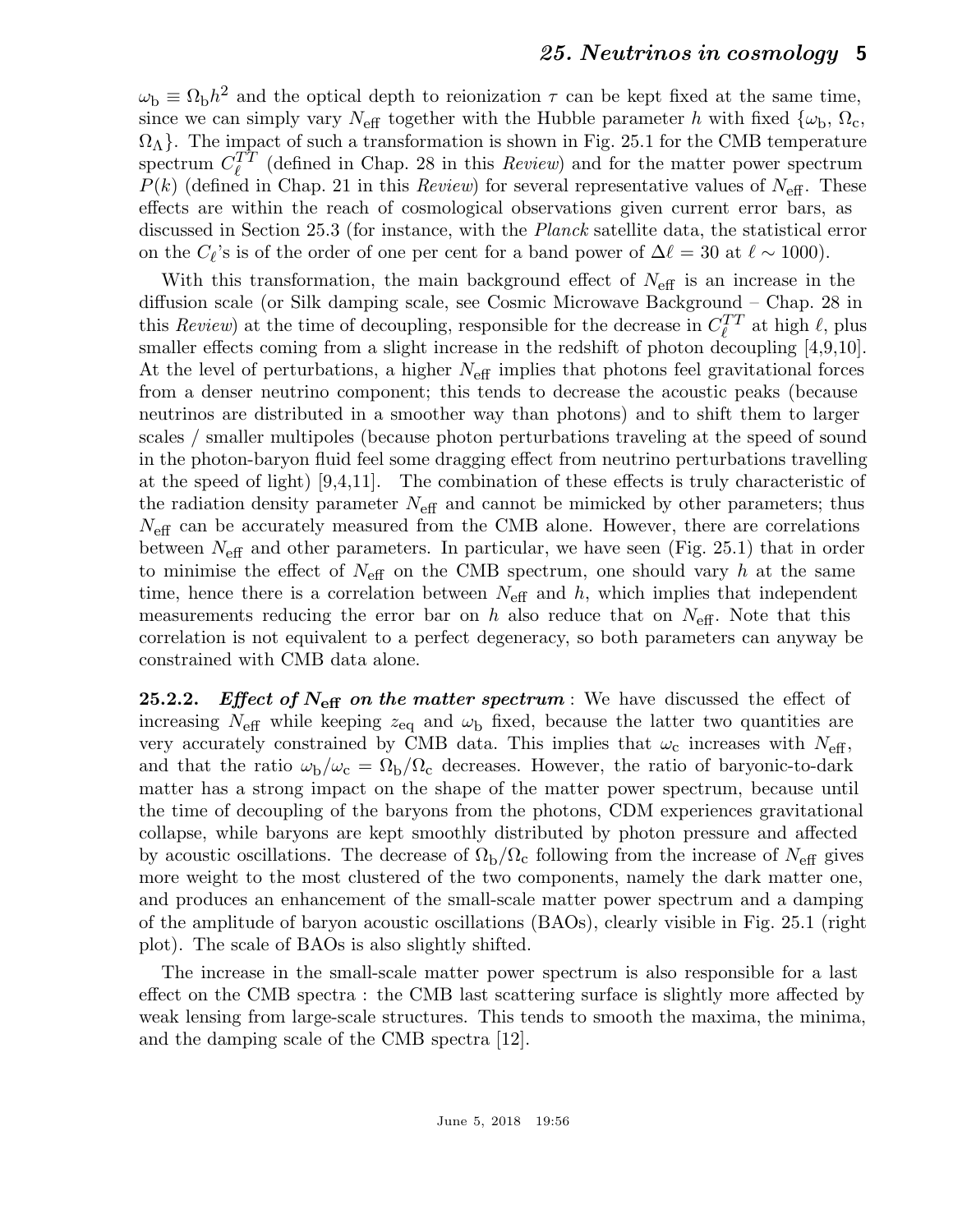

**Figure 25.2:** Ratio of the CMB  $C_{\ell}^{TT}$  $\ell^{TT}_{\ell}$  and matter power spectrum  $P(k)$  (computed for each model in units of  $(h^{-1}\text{Mpc})^3$  for different values of  $\sum m_{\nu}$  over those of a reference model with massless neutrinos. In order to minimize and better characterise the effect of  $\sum m_{\nu}$  on the CMB, the parameters that are kept fixed are  $\omega_{\rm b}$ ,  $\omega_{\rm c}$ ,  $\tau$ , the angular scale of the sound horizon  $\theta_{\rm s}$  and the primordial spectrum parameters (solid lines). This implies that we are increasing the Hubble parameter h as a function of  $\sum m_{\nu}$ . For the matter power spectrum, in order to single out the effect of neutrino free-streaming on  $P(k)$ , the dashed lines show the spectrum ratio when  $\{\omega_m, \omega_b, \Omega_\Lambda\}$  are kept fixed. For comparison, the error on  $P(k)$  is of the order of 5% with current observations, and the fractional  $C_{\ell}$  errors are of the order of  $1/\sqrt{\ell}$  at low  $\ell$ .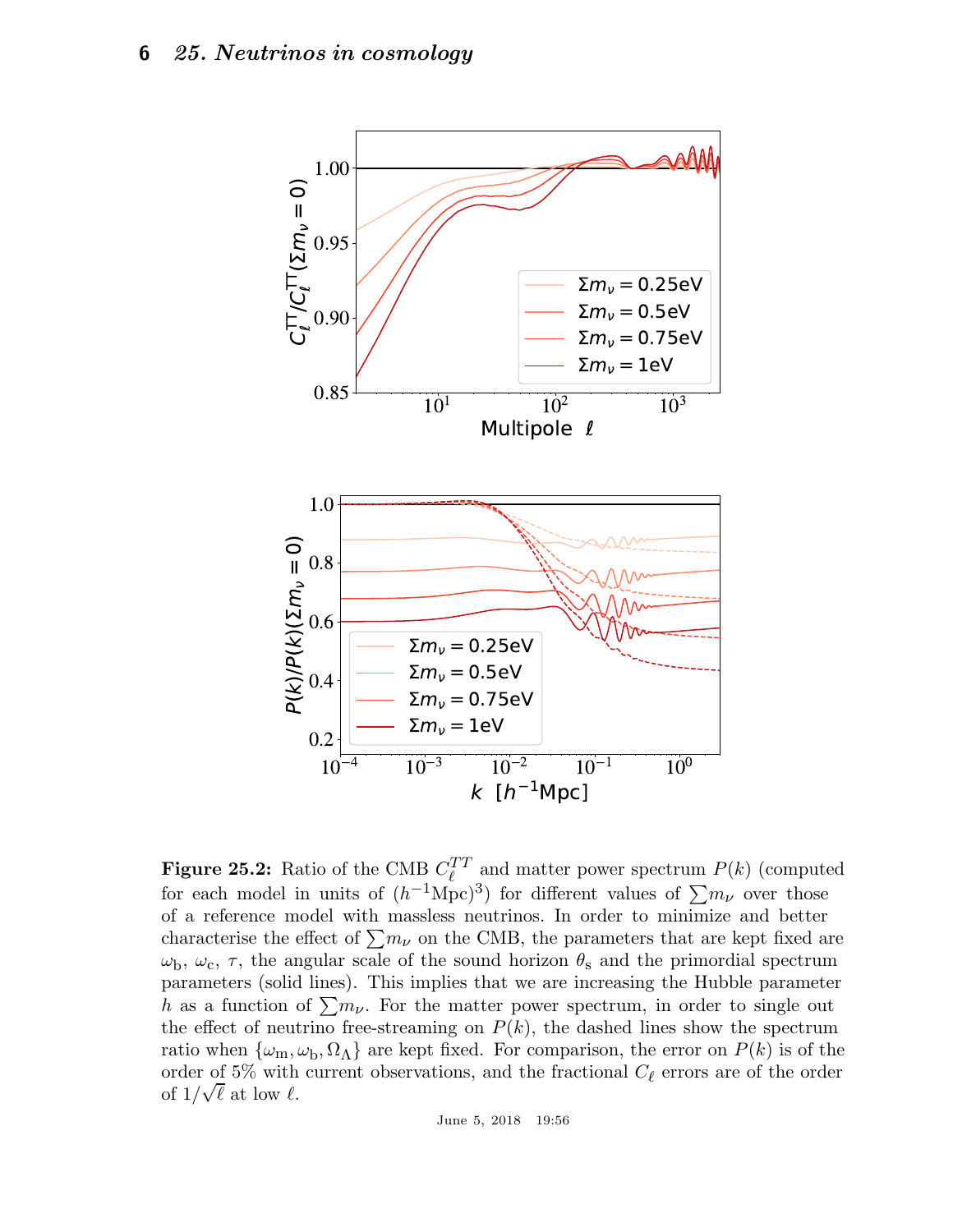**25.2.3.** Effect of neutrino masses on the CMB : Neutrino eigenstates with a mass  $m_i \ll 0.57$  eV become non-relativistic after photon decoupling. They contribute to the non-relativistic matter budget today, but not at the time of equality or recombination. If we increase the neutrino mass while keeping fixed the density of baryons and dark matter ( $\omega_{\rm b}$  and  $\omega_{\rm c}$ ), the early cosmological evolution remains fixed and independent of the neutrino mass, until the time of the non-relativistic transition. Thus one might expect that the CMB temperature and polarisation power spectra are left invariant. This is not true for four reasons.

First, the neutrino density enhances the total non-relativistic density at late times,  $\omega_{\rm m} = \omega_{\rm b} + \omega_{\rm c} + \omega_{\nu}$ , where  $\omega_{\nu} \equiv \Omega_{\nu} h^2$  is given as a function of the total mass  $\sum m_{\nu}$ by Eq. (25.2). The late background evolution impacts the CMB spectrum through the relation between scales on the last scattering surface and angles on the sky, and through the late ISW effect (see Cosmic Microwave Background – Chap. 28 of this Review). These two effects depend respectively on the angular diameter distance to recombination,  $d_A(z_{\text{rec}})$ , and on the redshift of matter-to- $\Lambda$  equality. Increasing  $\sum m_{\nu}$  tends to modify these two quantities. By playing with h and  $\Omega_{\Lambda}$ , it is possible to keep one of them fixed, but not both at the same time. Since the CMB measures the angular scale of acoustic oscillations with exquisite precision, and is only loosely sensitive to the late ISW effect due to cosmic variance, we choose in Fig. 25.2 to play with the Hubble parameter in order to maintain a fixed scale  $d_A(z_{\text{rec}})$ . With such a choice, an increase in neutrino mass comes together with a decrease in the late ISW effect explaining the depletion of the CMB spectrum for  $l \leq 20$ . The fact that both  $\sum m_{\nu}$  and h enter the expression of  $d_A(z_{\text{rec}})$  implies that measurements of the neutrino mass from CMB data are strongly correlated with  $h$ . Second, the non-relativistic transition of neutrinos affects the total pressure-to-density ratio of the universe, and causes a small variation of the metric fluctuations. If this transition takes place not too long after photon decoupling, this variation is observable through the early ISW effect  $|4,13,14|$ . It is responsible for the dip seen in Fig. 25.2 for  $20 \le \ell \le 200$ . Third, when the neutrino mass is higher, the CMB spectrum is less affected by the weak lensing effect induced by the large-scale structure at small redshift. This is due to a decrease in the matter power spectrum described in the next paragraphs. This reduced lensing effect is responsible for most of the oscillatory patterns visible in Fig. 25.2 (left plot) for  $\ell \geq 200$ . Fourth, the neutrinos with the smallest momenta start to be non-relativistic earlier than the average ones. The photon perturbations feel this through their gravitational coupling with neutrinos. This leads to a small enhancement of  $C_l^{TT}$  $\ell_l^{TT}$  for  $\ell \geq 500$ , hardly visible on Fig. 25.2 because it is balanced by the lensing effect.

25.2.4. Effect of neutrino masses on the matter spectrum : The physical effect of neutrinos on the matter power spectrum is related to their velocity dispersion. Neutrinos free-stream over large distances without falling into small potential wells. The free-streaming scale is roughly defined as the distance travel by neutrinos over a Hubble time scale  $t_{\rm H} = (a/\dot{a})$ , and approximates the scale below which neutrinos remain very smooth. On larger scales, they cluster in the same way as cold dark matter. The power spectrum of total matter fluctuations, related to the squared fluctuation  $\delta_{\rm m}^2$  with  $\delta_{\rm m} \equiv \delta_{\rm b} + \delta_{\rm c} + \delta_{\nu}$ , gets a negligible contribution from the neutrino component on small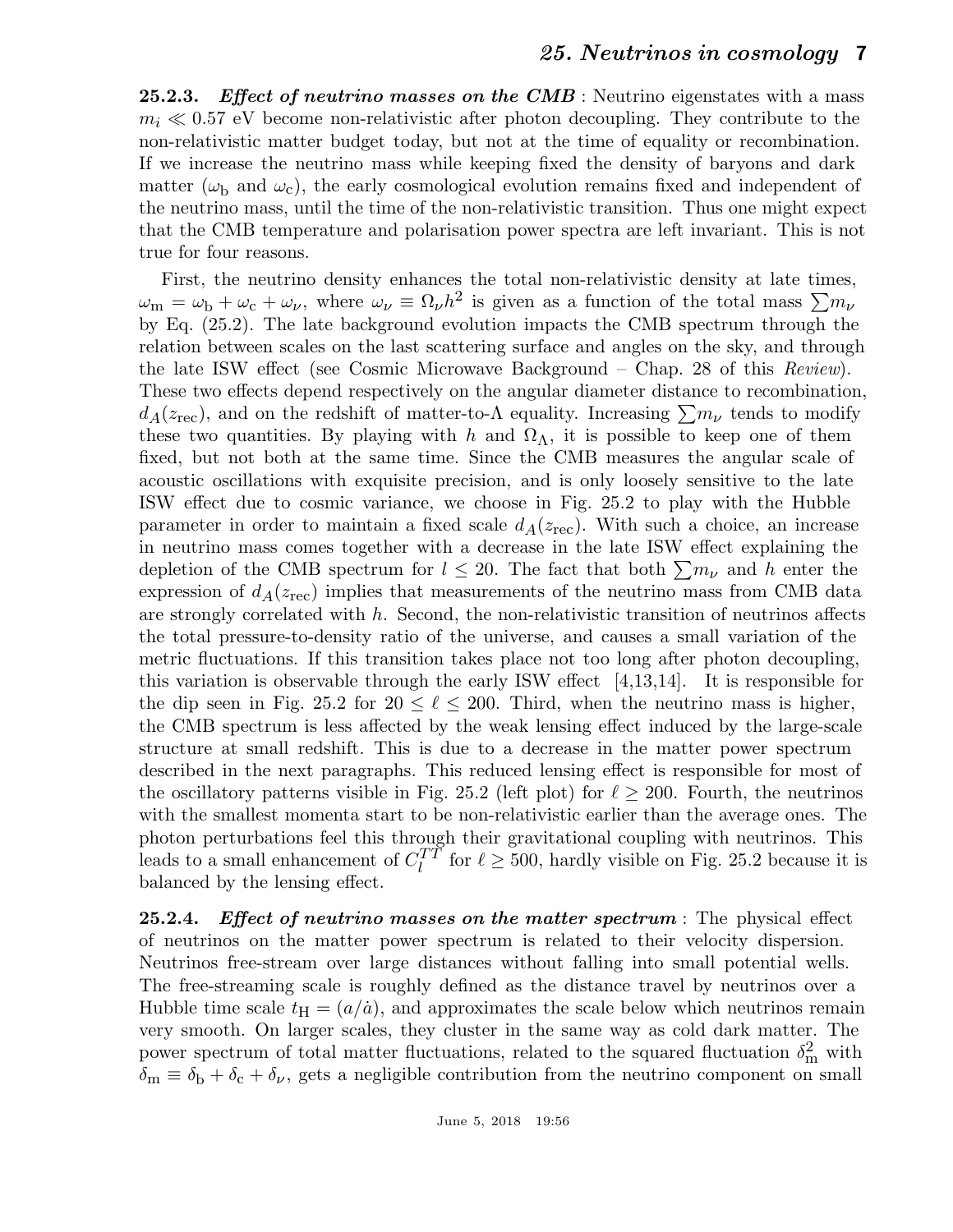scales, and is reduced by a factor  $(1 - 2f_{\nu})$ , where  $f_{\nu} = \omega_{\nu}/\omega_{\rm m}$ . Additionally, on scales below the free-streaming scale, the growth of ordinary cold dark matter and baryon fluctuations is modified by the fact that neutrinos contribute to the background density, but not to the density fluctuations. This changes the balance between the gravitational forces responsible for clustering, and the Hubble friction term slowing it down. Thus the growth rate of CDM and baryon fluctuations is reduced [15]. This results today in an additional suppression of the small-scale linear matter power spectrum by approximately  $(1-6f_{\nu})$ . These two effects sum up to a factor  $(1-8f_{\nu})$  [16] (more precise approximations can be found in  $[2,4]$ ). The non-linear spectrum is even more suppressed on mildly non-linear scales [17,18,19,20,21,3].

This effect is often illustrated by plots of the matter power spectrum ratio with fixed parameters  $\{\omega_m, \omega_b, \Omega_\Lambda\}$  and varying  $f_\nu$ , *i.e.*, with the CDM density adjusted to get a fixed total dark matter density  $[2,4,16]$  (see Fig. 25.2, right plot, dashed lines). This transformation does not leave the redshift of equality  $z_{eq}$  invariant, and has very large effects on the CMB spectra. If one follows the logic of minimizing CMB variations and fixing  $z_{eq}$  like in the previous paragraphs, the increase in  $\sum m_{\nu}$  must take place together with an increase of  $h$ , which tends to suppress the large-scale power spectrum, by approximately the same amount as the neutrino free-streaming effect [22]. In that case, the impact of neutrino masses on the matter power spectrum appears as an overall amplitude suppression, which can be seen in Fig. 25.2 (right plot, solid lines). The oscillations on intermediate wavenumbers come from a small shift in the BAO scale [22]. This global effect is not degenerate with a variation of the primordial spectrum amplitude  $A_{\rm s}$ , because it only affects the matter power spectrum, and not the CMB spectra. However, the amplitude of the CMB temperature and polarization spectrum is given by the combination  $A_{s}e^{-2\tau}$ . Hence a measurement of  $\tau$  is necessary in order to fix  $A_{s}$  from CMB data, and avoid a parameter degeneracy between  $\sum m_{\nu}$  and  $A_{\rm s}$  [22,23,24].

A few of the neutrino mass effects described above–free-streaming scale, early ISW– depend on individual masses  $m_i$ , but most of them depend only on the total mass through  $f_{\nu}$  –suppression of the matter power spectrum, CMB lensing, shift in angular diameter distance–. Because the latter effects are easier to measure, cosmology is primarily sensitive to the total mass  $\sum m_{\nu}$  [25,26]. The possibility that future data sets might be able to measure individual masses or the mass hierarchy, despite systematic errors and parameter degeneracies, has recently become a subject of investigation [27,28].

# 25.3. Cosmological Constraints on neutrino properties

In this review we focus on cosmological constraints on the abundance and mass of ordinary active neutrinos. Several stringent but model-dependent constraints on non-standard neutrinos (e.g., sterile neutrinos, active neutrinos with interactions beyond the weak force, unstable neutrinos with invisible decay, etc.) can also be found in the literature.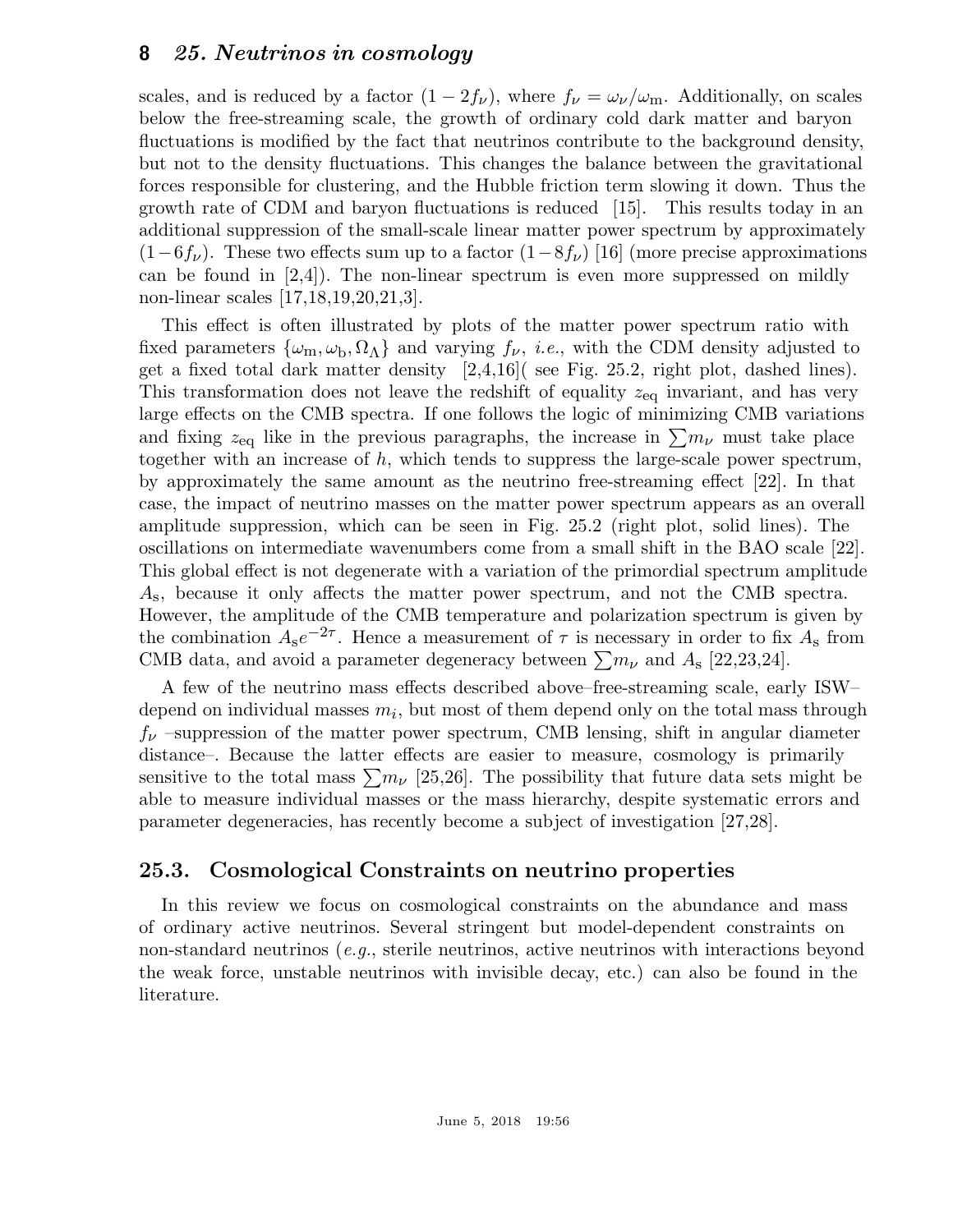#### 25.3.1. Neutrino abundance :

Table 25.1 shows a list of constraints on  $N_{\text{eff}}$  obtained with several combination of data sets. 'Pl15' denotes the *Planck* 2015 data, composed of a high-ℓ temperature likelihood  $(TT)$ , low- $\ell$  temperature+polarization likelihood (lowP) and CMB lensing spectrum likelihood (lensing) based on lensing extraction from quadratic estimators [29]. 'BAO' refers to measurements of the BAO scale (and hence of the angular diameter distance) from various recent data sets, described in detail in the references given in the table. 'JLA' refers to the supernovae luminosity distance measurements [30]. 'HST' refers to the direct measurement of the Hubble scale from cepheids and supernovae [31].

Within the framework of a 7-parameter cosmological model  $(\Lambda \text{CDM} + N_{\text{eff}})$ , the most conservative constraint on  $N_{\text{eff}}$  comes from the *Planck* 2015 data release with robust temperature and large-angle polarization information:  $N_{\text{eff}} = 3.13 \pm 0.32$  (68%CL). This number is perfectly compatible with the prediction of the standard neutrino decoupling model,  $N_{\text{eff}} = 3.045$ , and can be viewed as a proof of self-consistency of the cosmological model.

The bounds can be tightened by adding more CMB polarization data, but the Planck Collaboration warns that there might be some unremoved systematics in the full TT,TE,EE likelihood; or, more conservatively, by adding information on the low-redshift background expansion from BAOs, supernovae or direct  $H_0$  measurements. Finally, one can also add information on large scale structure (LSS), i.e., on the growth rate and clustering amplitude of matter as a function of scale. However, LSS data are not very constraining for the  $N_{\text{eff}}$  parameter, and the only LSS data included in Table 25.1 is the measurement of the CMB lensing spectrum.

Combinations of Planck 2015 data with BAO, supernovae or CMB lensing constraints, all return measurements consistent with the standard expectation.

The situation is different with the inclusion of the direct measurement of  $H_0$  heavily relying on the Hubble Space Telescope (HST) data, [31], known to be in tension with Planck in the ΛCDM framework. As explained in Section 25.2, the positive correlation between  $N_{\text{eff}}$  and h means that inclusion of the  $H_0$  measurement pushes  $N_{\text{eff}}$  to higher values,  $N_{\text{eff}} = 3.41 \pm 0.22$  (68%CL, Pl15[TT+lowP+lensing] + BAO + JLA + HST), but still compatible with the standard expectation at the  $1.7\sigma$  level. It remains to be seen whether the 3.2 $\sigma$  tension between CMB data and direct measurements of  $H_0$  results from systematics, or from a departure from the  $\Lambda$ CDM model [33].

The error bars on  $N_{\text{eff}}$  degrade when the data are analysed in the context of more extended cosmological scenarios. Adding the neutrino mass as an 8th free parameter, the Pl15[TT+lowP+lensing]+BAO data set of Ref. [29] returns  $N_{\text{eff}} = 3.2 \pm 0.5$  instead of  $3.07 \pm 0.23$  (68\%CL). The authors of Ref. [34] take an extreme point of view and fit a 12-parameter model to Pl15[TT,TE,EE+lowP+lensing] data; they obtain  $N_{\text{eff}} = 2.93_{-0.48}^{+0.51}$  (95%CL), showing that it is very difficult with current cosmological data to accommodate shifts of more than 0.5 from the standard  $N_{\text{eff}}$  value, and to obtain good fits with, for instance, a fourth (sterile) thermalized neutrino. This is interesting since the anomalies in some oscillation data could be interpreted as evidence for at least one sterile neutrino with a large mixing angle, which would need to be thermalised unless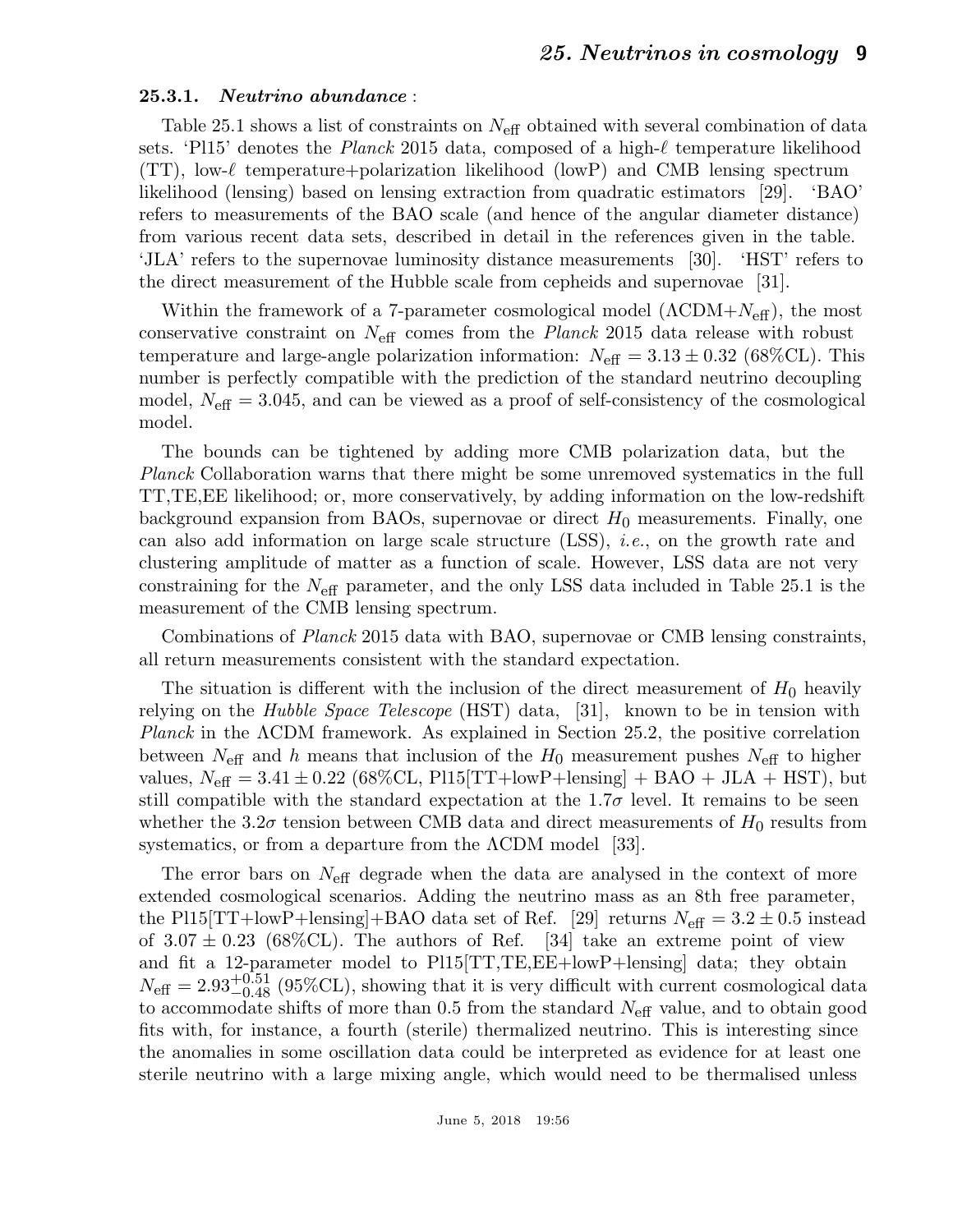non-standard interactions come into play [36]. In other words cosmology disfavours the explanation of the oscillations anomalies in terms of 1 or more extra neutrinos if they are thermalized.

|                                                                                                                | Model                                                                                                                                                              | $68\% \rm CL$                                                                        | Ref.                                                   |  |
|----------------------------------------------------------------------------------------------------------------|--------------------------------------------------------------------------------------------------------------------------------------------------------------------|--------------------------------------------------------------------------------------|--------------------------------------------------------|--|
| <b>CMB</b> alone                                                                                               |                                                                                                                                                                    |                                                                                      |                                                        |  |
| $P115[TT+lowP]$<br>$P115[TT+lowP]$                                                                             | $\Lambda$ CDM+ $N_{\text{eff}}$<br>$\Lambda$ CDM+ $N_{\text{eff}} + \sum m_{\nu}$                                                                                  | $3.13 \pm 0.32$<br>$3.08 \pm 0.31$ [35]                                              | $\left[29\right]$                                      |  |
| $CMB +$ probes of background evolution                                                                         |                                                                                                                                                                    |                                                                                      |                                                        |  |
| $P115[TT+lowP] + BAO$<br>$P115[TT+lowP] + BAO$                                                                 | $\Lambda$ CDM+ $N_{\text{eff}}$<br>$\Lambda$ CDM+ $N_{\text{eff}} + \sum m_{\nu}$                                                                                  | $3.15 \pm 0.23$<br>$3.18^{+0.24}_{-0.27}$                                            | [29]<br>$\left[35\right]$                              |  |
| $CMB +$ probes of background evolution $+$ LSS                                                                 |                                                                                                                                                                    |                                                                                      |                                                        |  |
| $P115[TT+lowP+length]$ + BAO<br>,,<br>$+$ BAO $+$ JLA $+$ HST<br>,,<br>$+$ BAO<br>$P115[TT,TE,EE+lowP+length]$ | $\Lambda$ CDM+ $N_{\text{eff}}$<br>$\Lambda$ CDM+ $N_{\text{eff}}$<br>$\Lambda$ CDM+ $N_{\text{eff}} + \sum m_{\nu}$<br>$\Lambda$ CDM+ $N_{\text{eff}}$ +5-params. | $3.08^{+0.22}_{-0.24}$<br>$3.41 \pm 0.22$<br>$3.2 \pm 0.5$<br>$2.93_{-0.48}^{+0.51}$ | [35]<br>$\left[31\right]$<br> 29 <br>$\left[34\right]$ |  |

**Table 25.1:** Summary of  $N_{\text{eff}}$  constraints.

**25.3.2.** Are they really neutrinos, as expected? : While a value of  $N_{\text{eff}}$  significantly different from zero (at more than  $10\sigma$ ) and consistent with the expected number 3.045 yields a powerful indirect confirmation of the C<sub>v</sub>B, departures from standard  $N_{\text{eff}}$  could be caused by any ingredient affecting the early-time expansion rate of the Universe. Extra relativistic particles (either decoupled, self-interacting, or interacting with a dark sector), a background of gravitational waves, an oscillating scalar field with quartic potential, departures from Einstein gravity, or large extra dimensions are some of the possibilities for such ingredients. In principle one could even assume that the cosmic neutrino background never existed or has decayed (like in the "neutrinoless universe" model of  $[37]$ ) while another dark radiation component is responsible for  $N_{\text{eff}}$ . At least, cosmological data allow to narrow the range of possible interpretations of  $N_{\text{eff}} \simeq 3$  to the presence of decoupled relativistic relics like standard neutrinos. Indeed, free-streaming particles leave specific signatures, especially in the CMB, because their density and pressure perturbations, bulk velocities and anisotropic stress also source the metric perturbations. These signatures can be tested in several ways.

A first approach consists of introducing a self-interaction term in the neutrino equations. Refs [38,39] find that the Pl15+BAO data are compatible with no selfinteractions. The upper limits to the effective coupling constant  $G_{\text{eff}}$  for a Fermi-like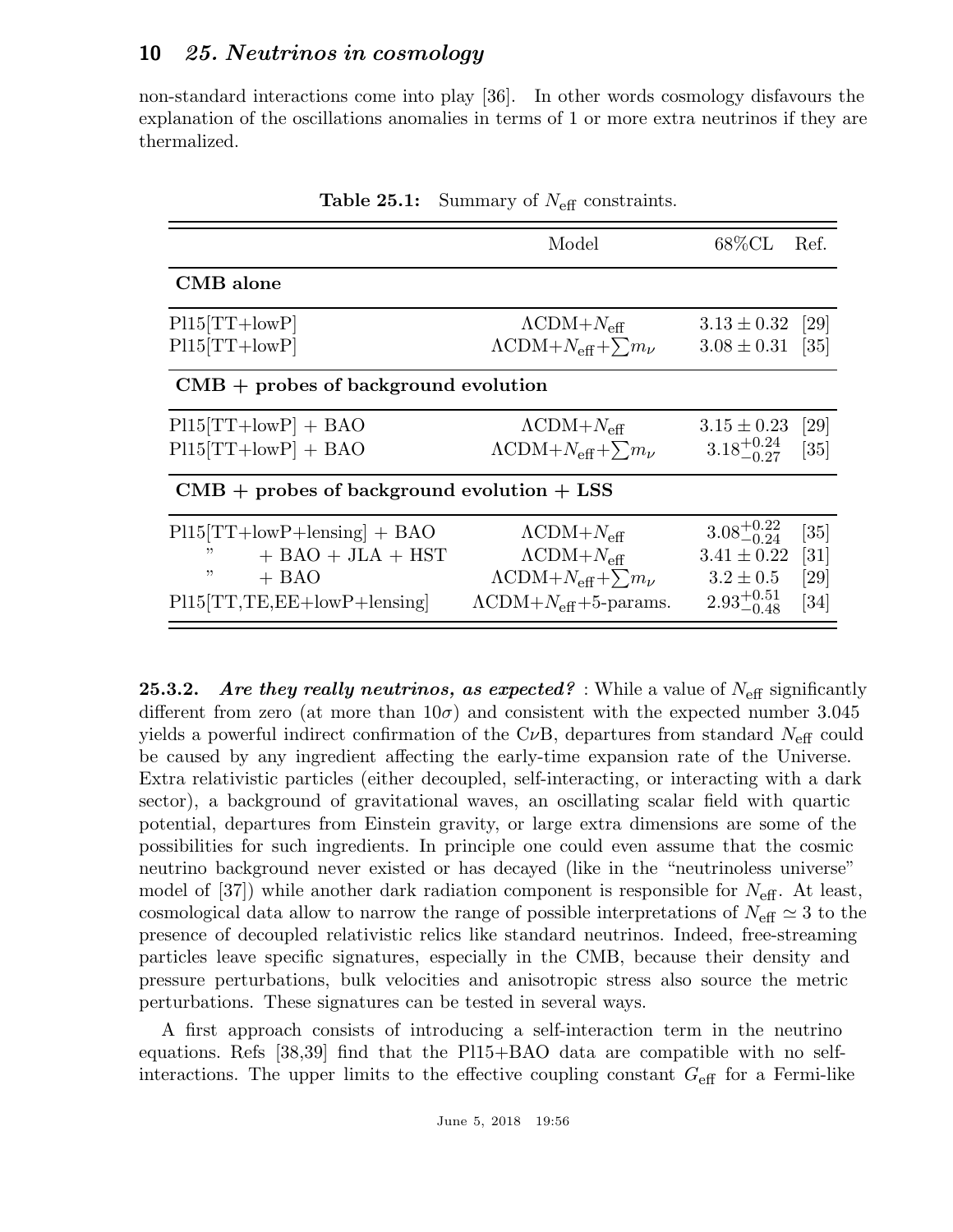four-fermions interaction at 95% confidence is  $\log_{10}(G_{\text{eff}}\text{MeV}^2) < -3.5(-2.7)$  for Planck CMB temperature data only  $[38]$ ( $+BAO$  $[39]$ ).

A second approach consists of introducing two phenomenological parameters, ceff and  $c_{\rm vis}$  (see e.g., [40,41,42]):  $c_{\rm eff}^2$  generalizes the linear relation between isotropic pressure perturbations and density perturbations, while  $c_{\text{vis}}^2$  modifies the neutrino anisotropic stress equation. While relativistic free-streaming species have  $(c_{\text{eff}}^2, c_{\text{vis}}^2) = (1/3, 1/3)$ , a perfect relativistic fluid would have  $(c_{\text{eff}}^2, c_{\text{vis}}^2) = (1/3, 0)$ . Other values do not necessarily refer to a concrete model, but make it possible to interpolate between these limits. The latest *Planck* data strongly suggests  $(c_{\text{eff}}^2, c_{\text{vis}}^2) = (1/3, 1/3)$  [43,29]. Finally, Ref. [11] shows that Planck data are precise enough to detect the "neutrino drag" effect mentioned in Sec. 25.2, caused by gravitational interactions between neutrino and photon perturbations, and shifting the CMB peaks towards larger angular scales. These findings show that current cosmological data are able to detect not just the average density of some relativistic relics, but also their anisotropies.

#### 25.3.3. Neutrino masses :

Table 25.2 shows a list of constraints on  $\sum m_{\nu}$  obtained with several combinations of data sets. The acronyms "Pl15", "BAO", "JLA", and "HST" have been described in the previous subsection. "Pl16" refers to Planck intermediate results from 2016 in which the high- $\ell$  and lensing likelihood are identical to the 2015 version, but the low- $\ell$ temperature+polarization likelihood based on the Low Frequency Instrument (lowP) data is replaced by a newer version based on the High Frequency Instrument (SimLow) [32]. There " $P(k)$ " refers to the several measurements of the matter power spectrum shape (and hence of the growth rate and of the clustering amplitude as function of scale) for "WZ", by the WiggleZ survey [44], for "DR7", from the Data Release 7 of the Sloan Digital Sky Survey [45], and for "DR12", from the Data Release 12 of the Baryon Oscillation Spectroscopic Survey (BOSS) [46,47]. "Lyα" refers to the BOSS measurement of the Lyman- $\alpha$  flux power spectrum in quasar spectra [48].

Given that most determinations of  $N_{\text{eff}}$  are compatible with the standard prediction,  $N_{\text{eff}} = 3.045$ , it is reasonable to adopt this value as a theoretical prior and to investigate neutrino mass constraints in the context of a minimal 7-parameter model,  $\Lambda \text{CDM} + \sum m_{\nu}$ . Under this assumption, the most robust constraints come from *Planck* temperature data and large-angle polarization information:  $\sum m_{\nu} < 0.72 \text{ eV}$  (95%CL) using the 2015 low- $\ell$ polarization likelihood [29], or  $\sum m_{\nu} < 0.59 \text{ eV}$  (95%CL) using the one from 2016 [32] (see also Ref. [49]). The high- $\ell$  polarization likelihood from *Planck* 2015, which should be used with caution, pushes the bound to  $\sum m_{\nu} < 0.34 \text{ eV}$  (95%CL). Among the four effects of neutrino masses on the CMB spectra described before, current bounds are dominated by the first and the third effects (modified late background evolution, and distorsions of the temperature and polarisation spectra through weak lensing).

Adding data on BAO scales is crucial, since the measurement of the angular diameter distance at small redshift allows us to break parameter degeneracies, for instance between  $\sum m_{\nu}$  and h. Combined with conservative Planck 2015 data, BAO experiments give  $\sum m_{\nu} < 0.21$  eV (95%CL). Supernovae data are less constraining than BAO data for the neutrino mass determination. Because the parameter correlation between  $\sum m_{\nu}$  and  $H_0$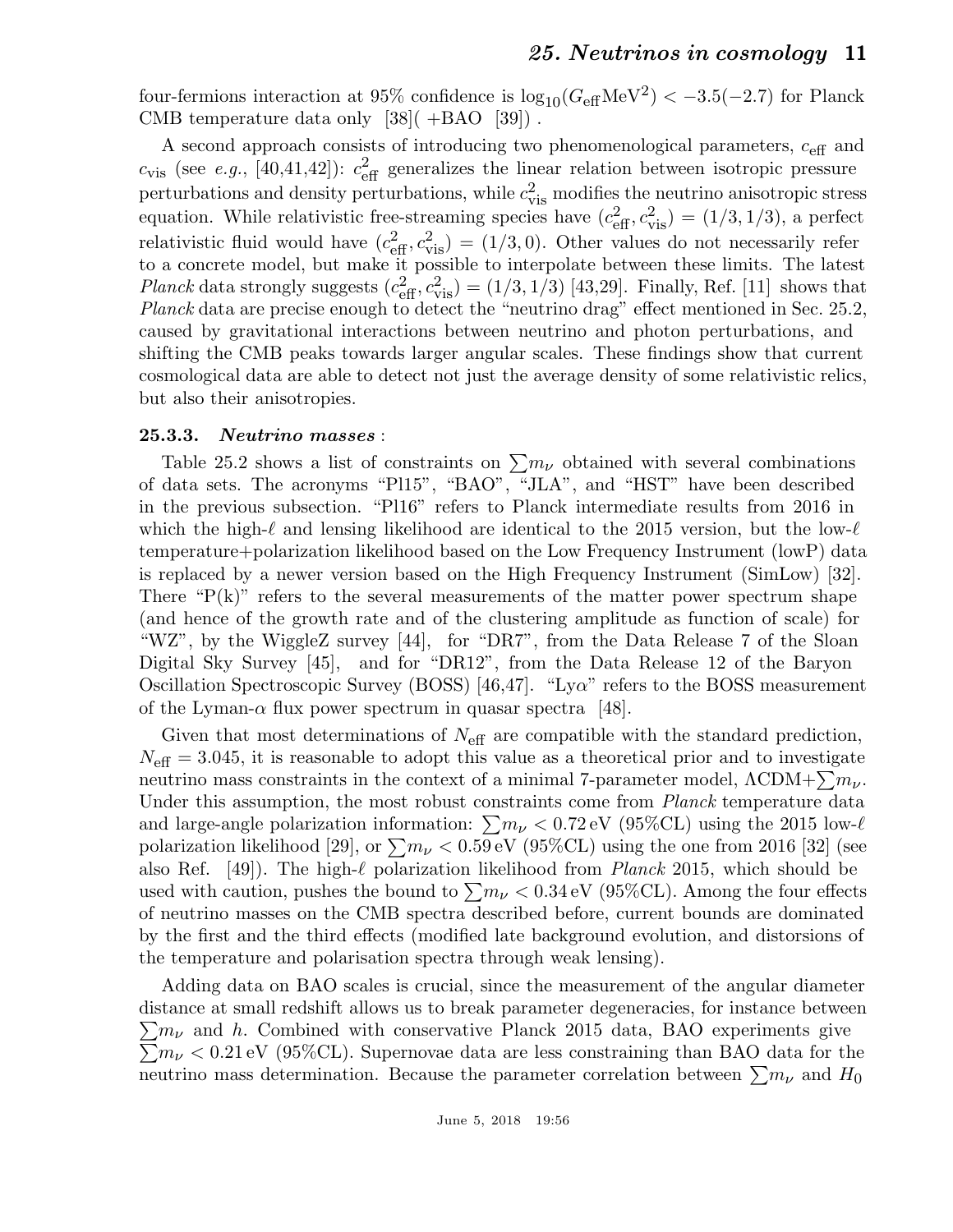|                                                | Model                                        | $95\%$ CL $(eV)$ | Ref.               |
|------------------------------------------------|----------------------------------------------|------------------|--------------------|
| CMB alone                                      |                                              |                  |                    |
| $P115[TT+lowP]$                                | $\Lambda$ CDM+ $\sum m_{\nu}$                | < 0.72           | [29]               |
| $P115[TT+lowP]$                                | $\Lambda$ CDM+ $\sum m_{\nu}+N_{\text{eff}}$ | < 0.73           | $\left[ 35\right]$ |
| $P116[TT+SimLow]$                              | $\Lambda$ CDM+ $\sum m_{\nu}$                | < 0.59           | $\left[32\right]$  |
| $CMB +$ probes of background evolution         |                                              |                  |                    |
| $P115[TT+lowP] + BAO$                          | $\Lambda$ CDM+ $\sum m_{\nu}$                | < 0.21           | [29]               |
| $P115[TT+lowP] + JLA$                          | $\Lambda$ CDM+ $\sum m_{\nu}$                | < 0.33           | [35]               |
| $P115[TT+lowP] + BAO$                          | $\Lambda$ CDM+ $\sum m_{\nu}+N_{\text{eff}}$ | < 0.27           | $\left[ 35\right]$ |
| $CMB +$ probes of background evolution $+$ LSS |                                              |                  |                    |
| $P115[TT+lowP+length]$                         | $\Lambda$ CDM+ $\sum m_{\nu}$                | < 0.68           | [29]               |
| $P115[TT+lowP+length]$ + BAO                   | $\Lambda$ CDM+ $\sum m_{\nu}$                | < 0.25           | $\left[ 35\right]$ |
| $P115[TT+lowP] + P(k)_{DR12}$                  | $\Lambda$ CDM+ $\sum m_{\nu}$                | < 0.30           | [50]               |
| $P115[TT,TE,EE+lowP] + BAO + P(k)WZ$           | $\Lambda$ CDM+ $\sum m_{\nu}$                | < 0.14           | [52]               |
| $P115[TT,TE,EE+lowP] + BAO + P(k)_{DR7}$       | $\Lambda$ CDM+ $\sum m_{\nu}$                | < 0.13           | [52]               |
| $P115[TT+lowP+length]$ + Ly $\alpha$           | $\Lambda$ CDM+ $\sum m_{\nu}$                | < 0.12           | [48]               |
| $P116[TT+SimLow+lensing] + BAO$                | $\Lambda$ CDM+ $\sum m_{\nu}$                | < 0.17           | [48]               |
| $P115[TT+lowP+length]$ + BAO                   | $\Lambda$ CDM+ $\sum m_{\nu} + \Omega_k$     | < 0.37           | [35]               |
| $P115[TT+lowP+length]$ + BAO                   | $\Lambda$ CDM+ $\sum m_{\nu}+w$              | < 0.37           | [35]               |
| $P115[TT+lowP+length]$ + BAO                   | $\Lambda$ CDM+ $\sum m_{\nu}+N_{\text{eff}}$ | < 0.32           | [29]               |
| $P115[TT, TE, EE+lowP+length]$                 | $\Lambda$ CDM+ $\sum m_{\nu}$ +5-params.     | < 0.66           | $\left[ 34\right]$ |

**Table 25.2:** Summary of  $\sum m_{\nu}$  constraints.

is negative, the inclusion of HST data provides stronger bounds on neutrinos masses, down to  $\sum m_{\nu} < 0.11$  eV (95% CL) when including LSS [52], but such bounds are subject to caution, since they come from a combination of slightly discrepant data sets (at the  $3.2\sigma$  level).

It is interesting to add LSS data sets, sensitive to the small-scale suppression of the matter power spectrum due to neutrino free-streaming. The inclusion of the Planck 2015 CMB lensing likelihood is not very constraining. Overall, adding CMB lensing to conservative Planck 2015 data gives stronger bounds, but only marginally (from  $\sum m_{\nu} < 0.72 \,\text{eV}$  to  $\sum m_{\nu} < 0.68 \,\text{eV}$  at 95%CL). The inclusion of several matter power spectrum determinations, listed in Table 25.2, also provides rather marginal improvements: the constraint  $\sum m_{\nu} < 0.17 \text{ eV}$  (95%CL) from Pl15[TT,TE,EE+lowP]+BAO is only pushed down to 0.14 eV (0.13 eV, 0.16 eV) when adding matter power spectrum data from WiggleZ (blue galaxies) [50]( SDSS-DR7 [52], BOSS-DR12 [52], red galaxies). The Lyman- $\alpha$  power spectrum data from BOSS are more constraining, since this leads to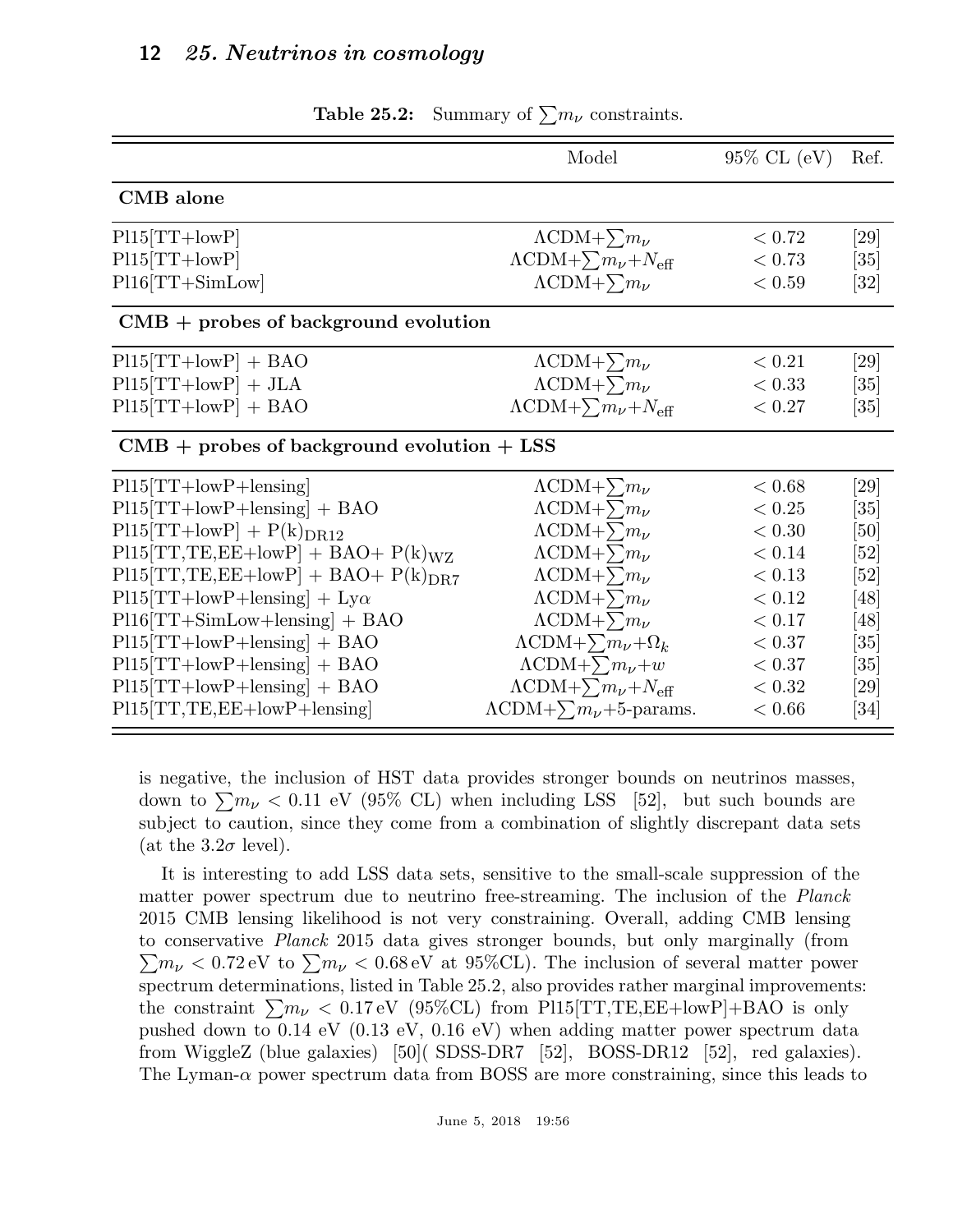$\sum m_{\nu} < 0.12$  eV (95% CL) in the absence of BAO or high- $\ell$  polarization data, but only with Pl15[TT+lowP+lensing] [48]. However, it is often stressed that the bounds coming from Lyman- $\alpha$  data involve more modelling of non-linear effects that the other techniques presented in this summary.

Upper bounds on neutrino masses become weaker when the data are analysed in the context of extended cosmological models, but not considerably weaker. For instance, one can see in Table 25.2 that bounds from  $P115[TT+lowP+lensing]$  + BAO tend to degrade from 0.25 eV to 0.37 eV (95% CL) when introducing an 8th free parameter accounting for spatial curvature or dynamical dark energy. In the extreme case considered by Ref. [34], with 12 free cosmological parameters, the bound from  $P115[TT,TE,EE+lowP+lensing]$ increases from 0.59 eV to 0.66 eV (95% CL). This shows that current cosmological data are precise enough to disentangle the effect of several extended cosmological parameters, and that neutrino mass bounds are becoming increasingly robust.

### 25.4. Future prospects and outlook

The cosmic neutrino background has been detected indirectly at very high statistical significance. Direct detection experiments are now being planned,  $e.g.,$  at the Princeton Tritium Observatory for Light, Early-universe, Massive-neutrino Yield (PTOLEMY) [53]. The detection prospects crucially depend on the exact value of neutrino masses and on the enhancement of their density at the location of the Earth through gravitational clustering in the Milky Way and its sub-halos – an effect however expected to be small [54,55,56].

Over the past few years the upper limit on the sum of neutrino masses has become increasingly stringent, first indicating that the mass ordering is hierarchical and recently putting the inverted hierarchy under pressure and favouring the normal hierarchy (although quantitative estimates of how disfavoured the inverted hierarchy is vary depending on assumptions, see e.g.  $[57,58]$ ) which has consequences for planning future double beta decay experiments.

Neutrino mass and density bounds are expected to keep improving significantly over the next years, thanks to new LSS experiments like DES [59], Euclid [60], LSST [61], and SKA [62], or possible new CMB experiments like CMB-S4 [63], Pixie [65], CMBPol or CORE [64]. If the ΛCDM model is confirmed, and if neutrinos have standard properties, the total neutrino mass should be detected at the level of at least  $3-4\sigma$  even at the minimum level allowed by oscillations. This is the conclusion reached by several independent studies, using different dataset combinations (see e.g., [66,67,68,69,70,71]). One should note that at the minimum level allowed by oscillations  $\sum m_{\nu} \sim 0.06$ , neutrinos constitute  $\sim 0.5\%$  of the Universe matter density, and their effects on the matter power spectrum is only at the 5% level, implying that exquisite control of systematic errors will be crucial to achieve the required accuracy. At this level, the information coming from the power spectrum shape is more powerful than that coming from geometrical measurements (e.g., BAO). But exploiting the shape information requires improved understanding of the non-linear regime, and of galaxy bias for galaxy surveys. The fact that different surveys and different data set combinations have enough statistical power to reach this level, offers a much needed redundancy and the possibility to perform consistency checks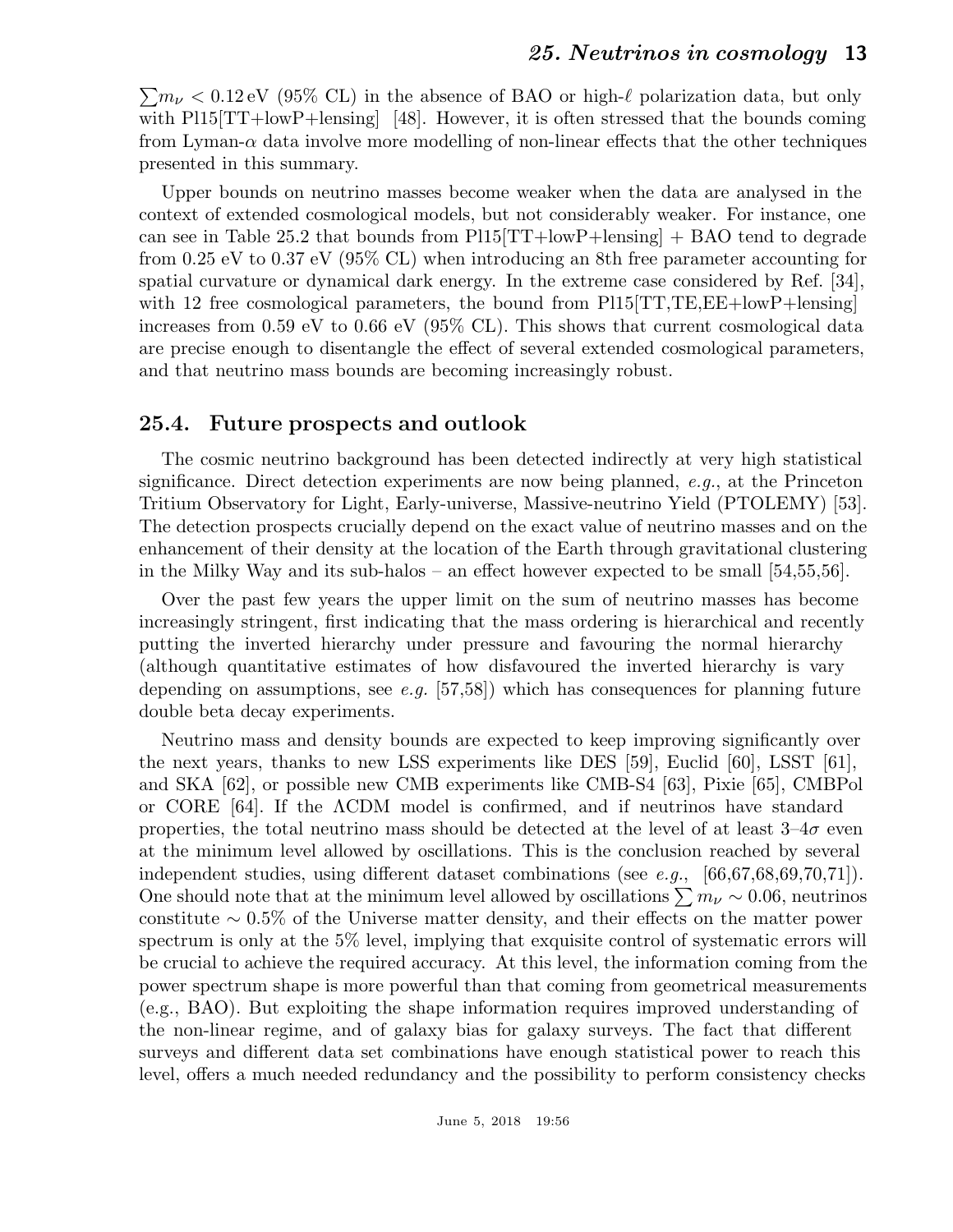which in turns helps immensely with the control of systematic errors and in making the measurement robust. Using the entire Universe as a particle detector, the on-going and future observational efforts hold the exciting prospect to provide a measurement of the sum of neutrino masses and possibly indication of their mass hierarchy.

## References:

- 1. A. D. Dolgov, Phys. Reports 370, 333 (2002).
- 2. J. Lesgourgues and S. Pastor, Phys. Reports 429, 307 (2006).
- 3. S. Hannestad, Prog. in Part. Nucl. Phys. 65, 185 (2010).
- 4. J. Lesgourgues et al., Neutrino cosmology (Cambridge University Press, 2013).
- 5. J. Birrell, C.-T. Yang, and J. Rafelski, Nucl. Phys. B890, 481 (2014).
- 6. G. Mangano et al., Nucl. Phys. B729, 221 (2005).
- 7. E. Grohs et al., Phys. Rev. D93, 083522 (2016).
- 8. P. F. de Salas and S. Pastor, JCAP 1607, 051 (2016).
- 9. S. Bashinsky and U. Seljak, Phys. Rev. D69, 083002 (2004).
- 10. Z. Hou *et al.*, Phys. Rev. **D87**, 083008 (2013).
- 11. B. Follin *et al.*, Phys. Rev. Lett. **115**, 091301 (2015).
- 12. A. Lewis and A. Challinor, Phys. Reports 429, 1 (2006).
- 13. J. Lesgourgues and S. Pastor, Adv. High Energy Phys. 2012, 608515 (2012).
- 14. Z. Hou et al., Astrophys. J. 782, 74 (2014).
- 15. J. R. Bond, G. Efstathiou and J. Silk, Phys. Rev. Lett. 45, 1980 (1980).
- 16. W. Hu, D. J. Eisenstein and M. Tegmark, Phys. Rev. Lett. 80, 5255 (1998).
- 17. S. Bird, M. Viel and M. G. Haehnelt, Mon. Not. R. Astron. Soc 420, 2551 (2012).
- 18. C. Wagner, L. Verde and R. Jimenez, Astrophys. J. 752, L31 (2012).
- 19. E. Castorina et al., JCAP 1507, 042 (2015).
- 20. J. Brandbyge and S. Hannestad, arXiv:1706.00025 [astro-ph.CO].
- 21. J. Adamek, R. Durrer and M. Kunz, arXiv:1707.06938 [astro-ph.CO].
- 22. M. Archidiacono et al., JCAP 1702, 052 (2017).
- 23. A. Liu et al., Phys. Rev. D93, 043013 (2016).
- 24. R. Allison *et al.*, Phys. Rev. **D92**, 123535 (2015).
- 25. J. Lesgourgues, S. Pastor and L. Perotto, Phys. Rev. D70, 045016 (2004).
- 26. A. Slosar, Phys. Rev. D73, 123501 (2006).
- 27. R. Jimenez et al., JCAP 1005, 035 (2010).
- 28. R. Jimenez, C. Pena-Garay and L. Verde, Phys. Dark Univ. 15, 31 (2017).
- 29. P. A. R. Ade et al., [Planck Collaboration], Astron. & Astrophys. 594, A13 (2016).
- 30. M. Betoule et al., [SDSS Collaboration], Astron. & Astrophys. 568, A22 (2014).
- 31. A. G. Riess et al., Astrophys. J. 826, 56 (2016).
- 32. N. Aghanim et al., [Planck Collaboration], Astron. & Astrophys. 596, A107 (2016).
- 33. J. L. Bernal, L. Verde and A. G. Riess, JCAP 1610, 019 (2016).
- 34. E. Di Valentino, A. Melchiorri and J. Silk, Phys. Rev. D92, 12,1302 (2015).
- 35. Planck 2015 explanatory supplement, wiki.cosmos.esa.int/planckpla2015/, "Mission Products: Cosmological parameters: Parameter Tables".
- 36. M. Archidiacono et al., JCAP 1608, 067 (2016).
- 37. J. F. Beacom, N. F. Bell and S. Dodelson, Phys. Rev. Lett. 93, 121302 (2004).
- 38. L. Lancaster et al., JCAP 1707, 033 (2017).